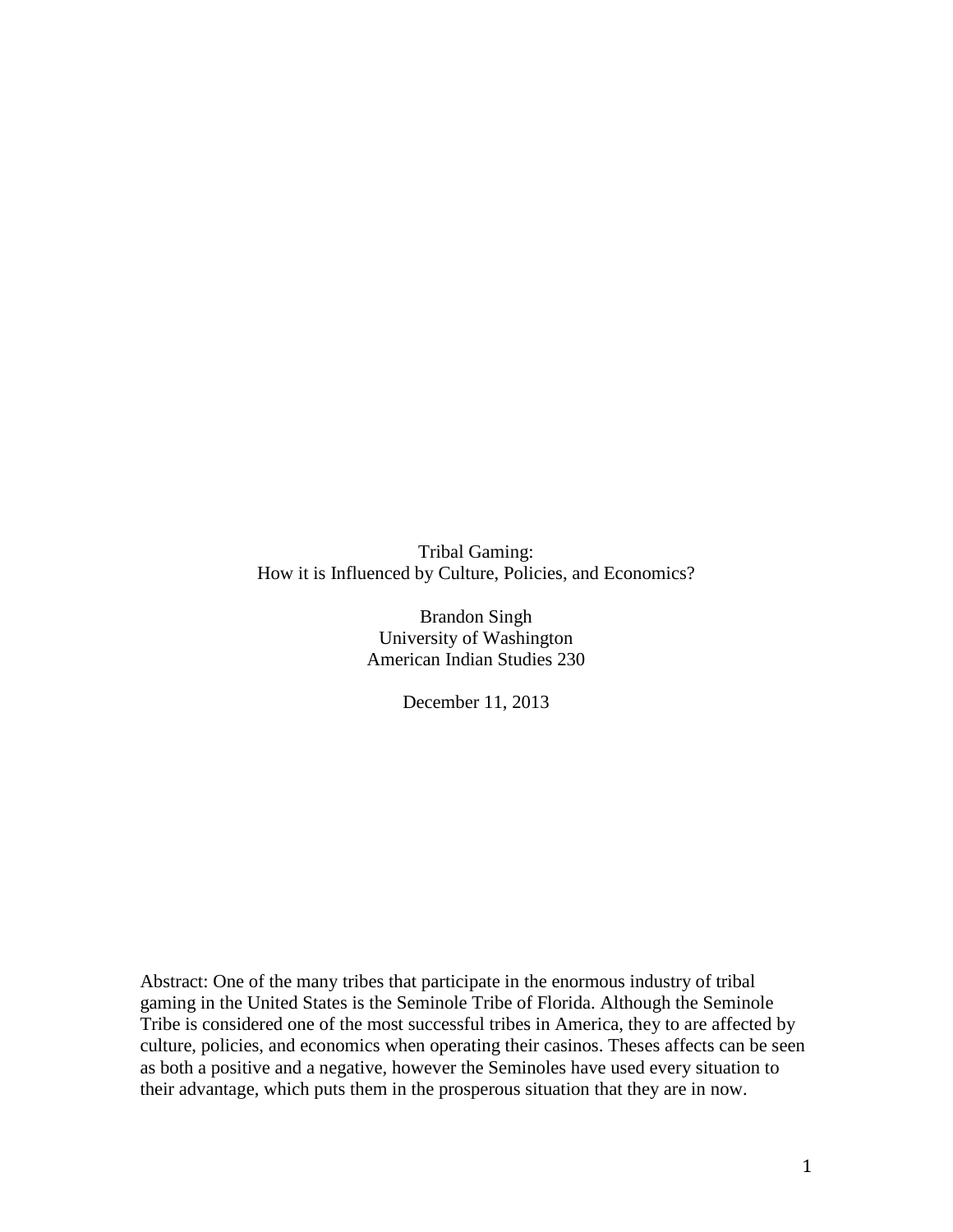## **Background:**

The Seminole Tribe of Florida originally descends from the Creek people of Georgia. The creation of the Seminole Tribe began when the Spanish arrived in Georgia with a motive to set up a string of missions. This was quite unsuccessful for the Spanish. In order to find peace, some of the Creek people started to slowly migrate to the land of Florida. In addition to this, the growing problem of American settlers in the Georgia area, also forced a portion of the Creek people to Florida. This became the start of the Seminole Tribe, which was ultimately created in the 1700's (State of Florida Historical Resources 2013). Throughout the years, the Seminole culture has grown vastly. Starting with the traditions of basketry, beadwork and chickee architecture, the Seminole culture has now gone and embraced the idea of casino gaming. Many people seem to look at this as a controversial subject. This is due to the gambling problems that casinos can cause, and how the involvement in such a large industry, which focuses largely on profits, can start to make a tribe like the Seminoles lose culture. However this is not the case for the Seminoles. Instead, the casino industry has turned them into a resilient group.

Resilience, this is a word that can be used to describe the identity of the Seminole Tribe. It all starts from the  $1<sup>st</sup>$ ,  $2<sup>nd</sup>$  and  $3<sup>rd</sup>$  Seminole Wars. In these wars, Seminoles had to fight off white settlers, and also refrain from becoming slaves of the white race (State of Florida Historical Resources 2013). This started the first of the three wars. The first war only forced the Seminole farther into Southern Florida. The second war began once the Indian Removal Act of 1830 was passed, which was an effort to remove the Seminoles from Florida and relocate them in Oklahoma. This ended when the U.S captured the leader of the Seminoles at the time, Osceola. In order to get Osceola back, the U.S.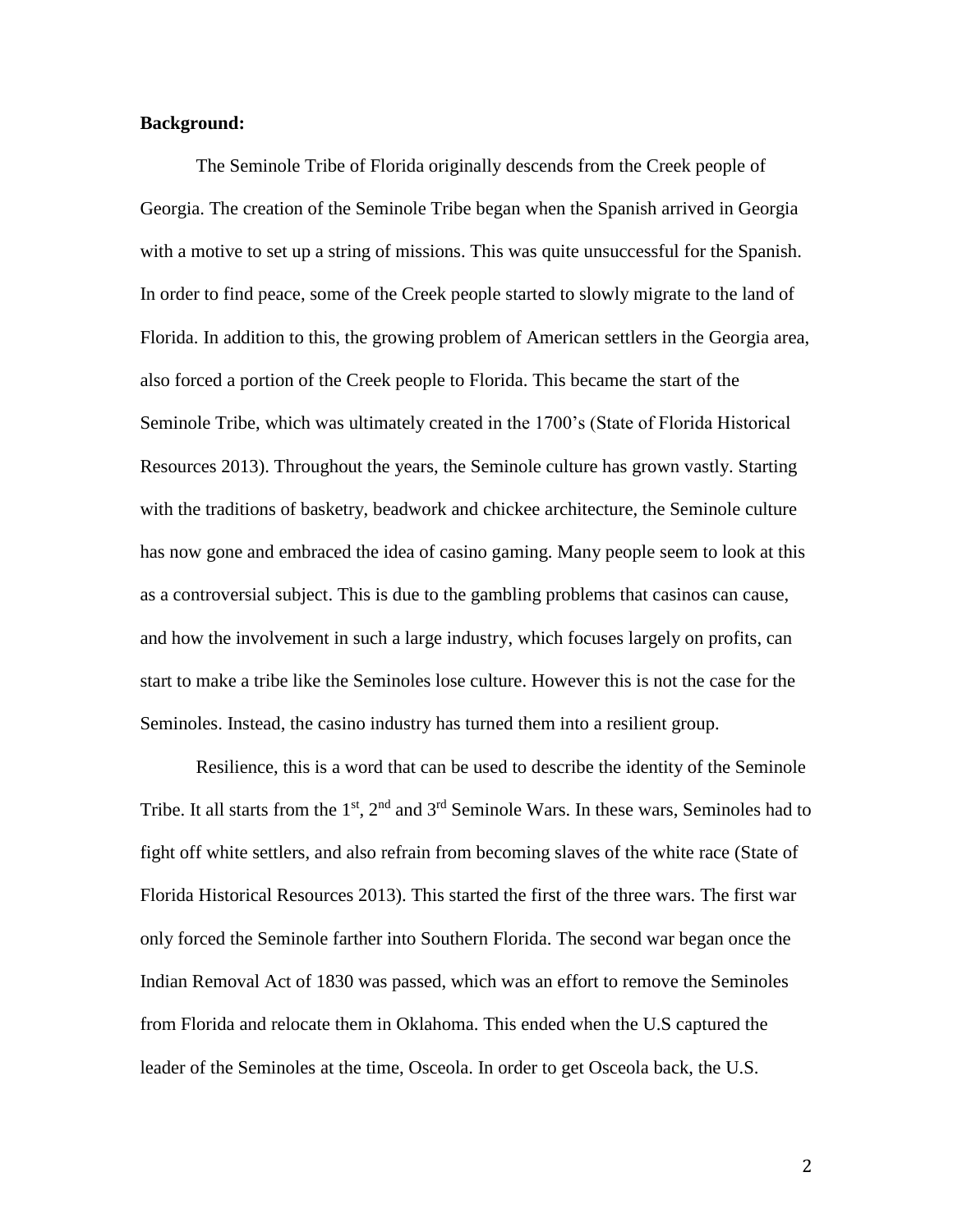wanted a truce (State of Florida Historical Resources 2013). Finally, the third and final war occurred. The result of this war was the relocation of about 3,000 Seminoles to the west of the Mississippi River. This left a total of about 200 to 300 Seminoles in Florida. These three wars led up to the reparation for the Seminoles, where the Seminoles received a total amount of \$12,347,500 in 1970 from the Indian Claims Commission (State of Florida Historical Resources 2013). Essentially, the Seminole Tribe of Florida defined themselves as resilient, due to their actions of being able to stay in Florida, even though they were being pushed out. Additionally, the reparations that the tribe received, led into their economic ventures. However, before entering their economic ventures, the Seminole Tribe had to overcome various regulations and policies.

Indian casino gaming is an experience that is given to the public for entertainment. However, what most people don't realize is that there are various regulations and policies that tribes must undergo in order to provide this entertainment. When it comes to Indian casino gaming, one would think that since tribes are sovereign nations that they shouldn't have to follow any federal government policies. Instead it is contradictory. Most Indian tribes have to go through the whole policy debate. For example, for tribes to be able to own a casino and reap its profits, they must have a compact with the state, in which they are located. In the case of the Seminole Tribe of Florida, there were several steps that had to engage in order to become the dominating force that they currently are. The Seminoles went through everything, from Federal intervention and state intervention to having to go through the licensing and joining compact agreements with the state of Florida. Even though these seemed as somewhat of an obstacle for the Seminole Tribe of Florida, they have overcome it with great influence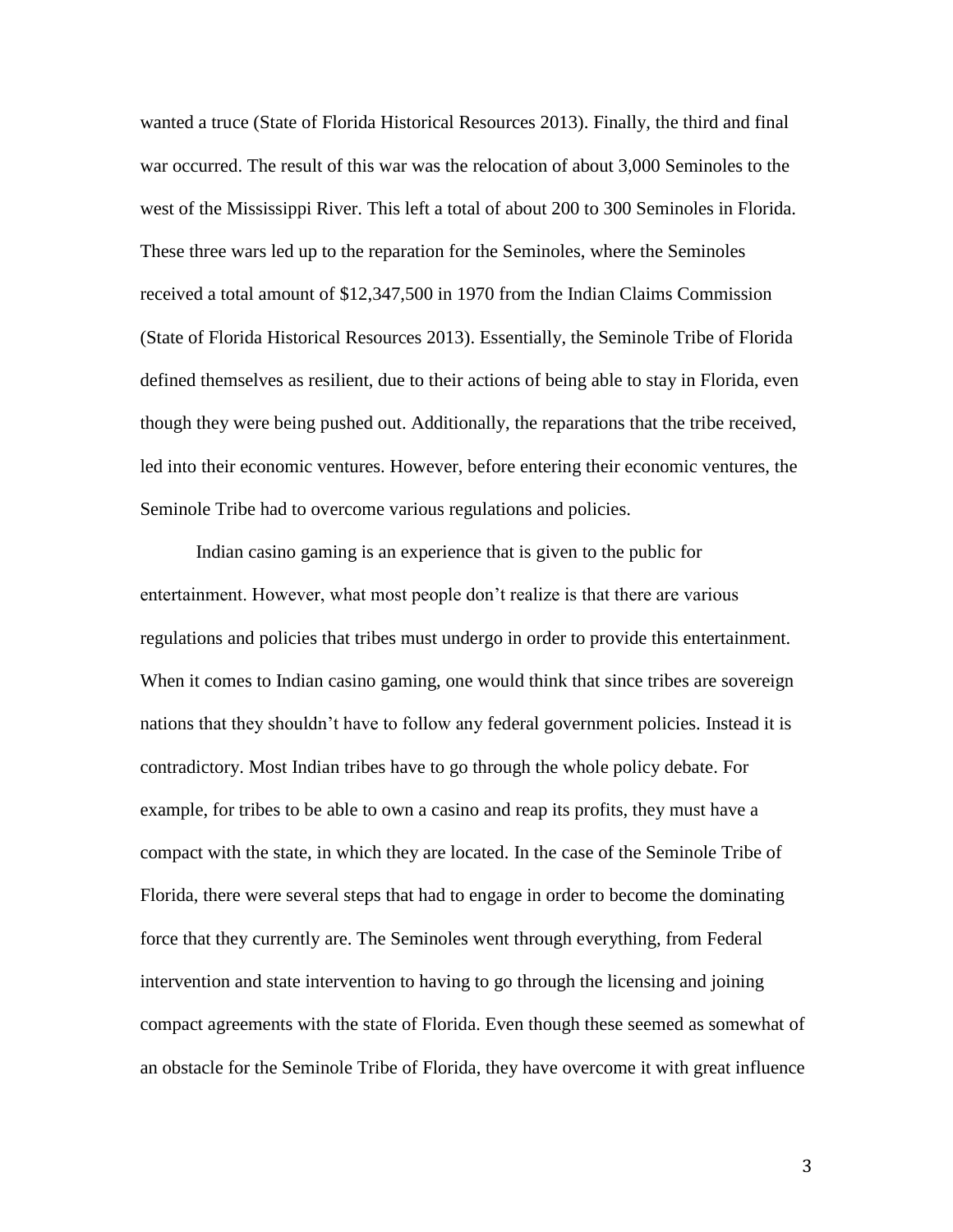and have now become the leaders of the gaming industry in the state of Florida, which in turn has led to their empire in the gaming industry.

In the 2004, the Seminole Tribe of Florida opened their first casino under the Hard Rock name (Hard Rock 2013). Prior to this, the Seminole Tribe had assets, such as bingo halls and smoke shops. With the opening of this casino, the Tribe began their venture into contributing to their own economy as a tribe, as well as the state economy of Florida and the federal economy of the United States. This task was done in various ways. From creating jobs for both tribal and non-tribal people, to paying state and federal taxes, the Seminole Tribe of Florida has always contributed to the economy. By starting these casinos and developing them into multibillion-dollar enterprises, the Seminole Tribe of Florida has improved life for tribal members, diversified assets, built a sustainable community and also helped contribute to the non-tribal community.

## **Findings:**

At first the tribe was forced to live off of basic needs, by only being hunters and tourists (Ah-Tah-Thi-Ki Museum). After this time period had passed, the Seminoles began to encounter greater profit, once they started acquiring casinos. The tribe currently owns several large casinos. A few of them are the Hard Rock Hollywood, Hard Rock Tampa, Coconut Creek and Immokalee Casino (Seminole Tribe of Florida 2013). Even though the Seminoles do own these casinos, and bring in large profit, they still find a way to incorporate their culture into the whole adventure. An example is, when the Seminoles first acquired the Hard Rock franchise in Florida. At the public buyout, they performed a traditional dance (USA Today 2006); therefore demonstrating that being successful financially does not mean that one must forget their culture. In addition to this, most of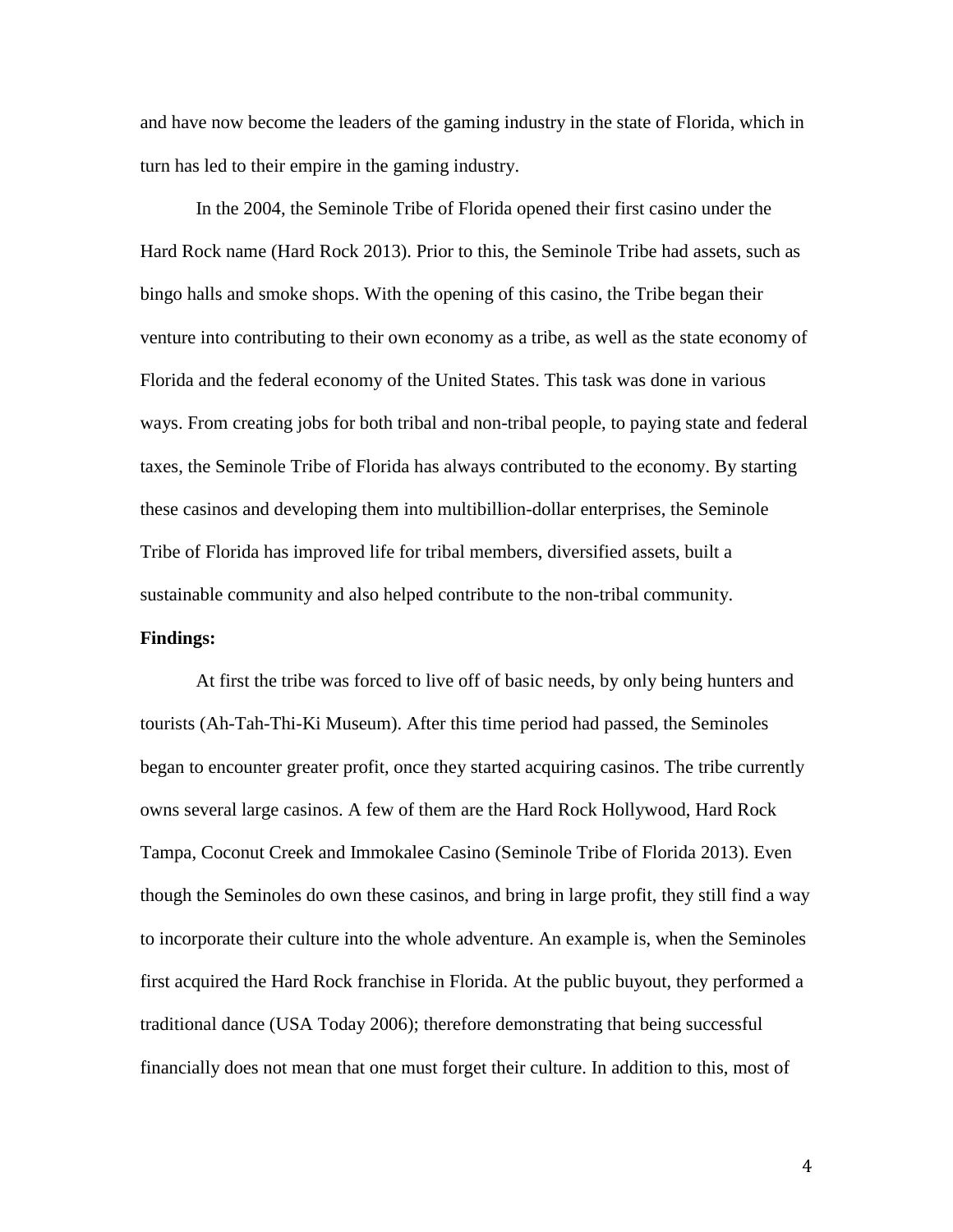the casinos host Pow-Wow's, which are festivals that celebrate the culture of the Seminole people (Seminole Paradise 2013). Additionally, some of the Seminole Casinos have a restaurant located inside entitled the Council Oak (Seminole Hard Rock Tampa). The Council Oak is also the form of the government that the Seminoles use. By doing this, the Seminoles are integrating even more culture into their casino. This is because, they are displaying to the public that the Council Oak is and award winning steak house, which suggests that is one of the best. This action then directly shows that the Seminole Tribe highly values their government system. With actions such as these, the Seminole Tribe is able to convey across that they have not weakened their interest in keeping culture alive.

In addition to keeping the culture alive, the Seminole Tribe gives back to the community with the money that is earned from the casinos. One of the main operations that they fund is keeping the land in which there tribe was born clean. The Seminole Tribe has a deep cultural connection with their land, for they believe that without the land, they will perish (Seminole Tribe of Florida 2013). This action illustrates the Seminole's dedication to their culture, because they are funding acts that are maintaining and restoring what they believe is important. In this case it is the Everglades of Florida. Once again, the Seminole Tribe of Florida has displayed their resilient identity, for they are keeping both their prosperous lifestyle and culture alive.

After learning how to keep their culture alive the, Seminoles also had to first find a way to open a casino, without clashing with the state of Florida. When the whole gaming venture started, there was a large conflict with two landmark court cases. To some a court case can be seen as a detrimental situation, however, the Seminole's used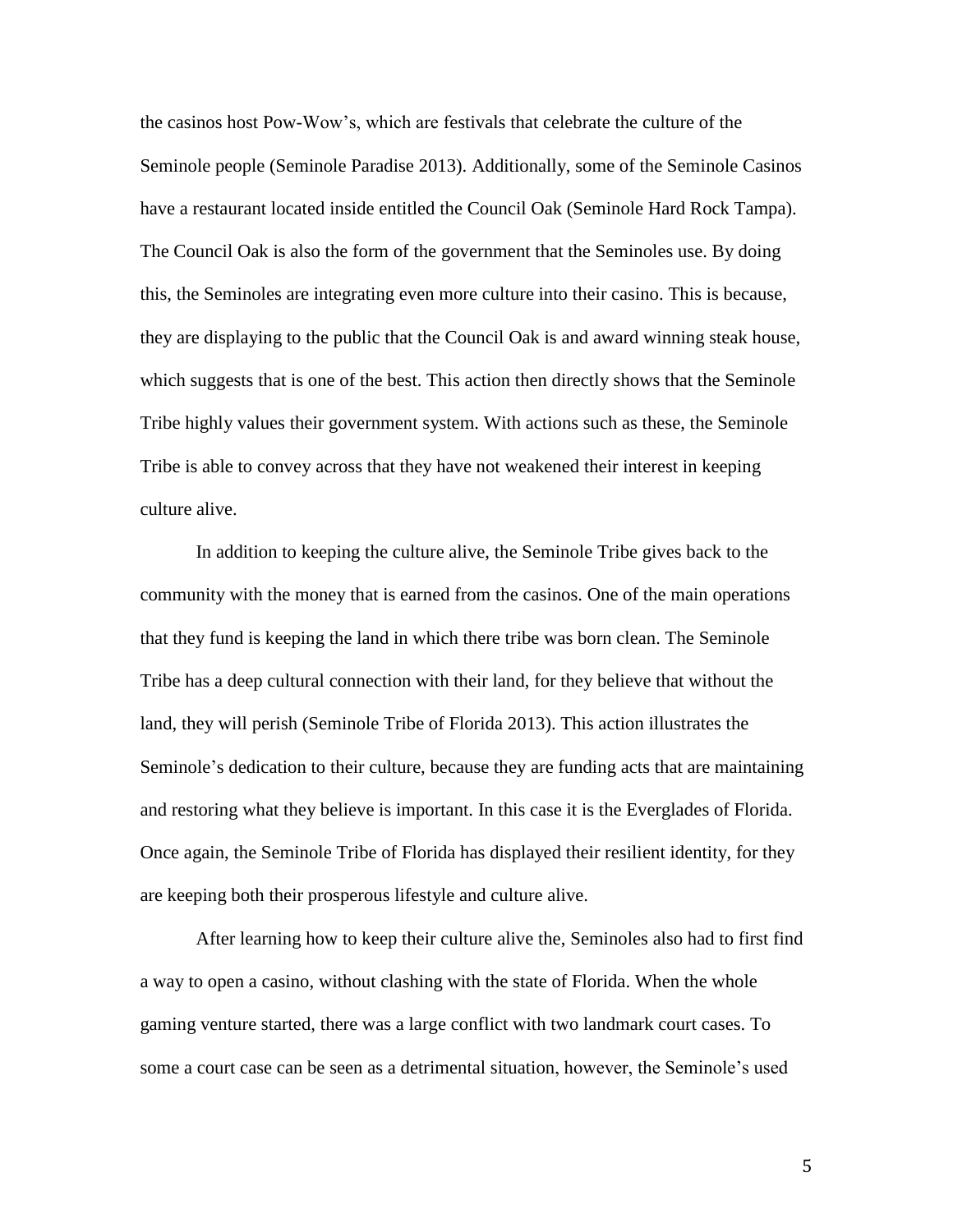this to their advantage, as they do in most situations. The Seminoles essentially used these two cases to outline their structure for opening their kingdom of casinos.

The issue of gaming first started for the Seminoles when the case of the *Seminole Tribe vs. Butterworth* started. This case occurred when the Seminole Tribe sued Sheriff Butterworth of Broward County. This occurred because the Sheriff was not content, as he wanted the state to regulate the bingo games taking place on Seminole land (Harvey 2006, p. 16). After this action from the Sheriff, the Seminoles started a lawsuit. The lawsuit then reaffirmed that tribes have self-controlling power on their own lands, and that in order to play at these bingos halls, one did not have to be of Indian descent (Harvey 2006, p.16). This court case basically gave the Seminole tribe the right to any action that they wanted on their land, as well as the right to have anyone that they please on their land. This suggests sovereign power for the Seminoles, however as the years passed, another court case occurred which ended up questioning this so-called selfgovernment.

When the Seminoles first tried to start their own casino, they were denied by the state of Florida. In 1995, the Seminoles tried to start their own gaming establishment on their own sovereign land under the Indian Gaming Regulatory Act (IGRA), however when they went to go start it, they were negated by the state of Florida (Oyez 2013). This brings up the question of sovereignty. Why were the Seminoles not able to start a gaming organization on their own land, even when the IGRA gives a tribe the right to do so? After being denied, the Seminoles sued the state of Florida for violating the good faith negotiation of the IGRA. In he court case of *The Seminole Tribe of Florida vs. Florida*, it was decided that the Seminoles did not have a right to sue Florida. According to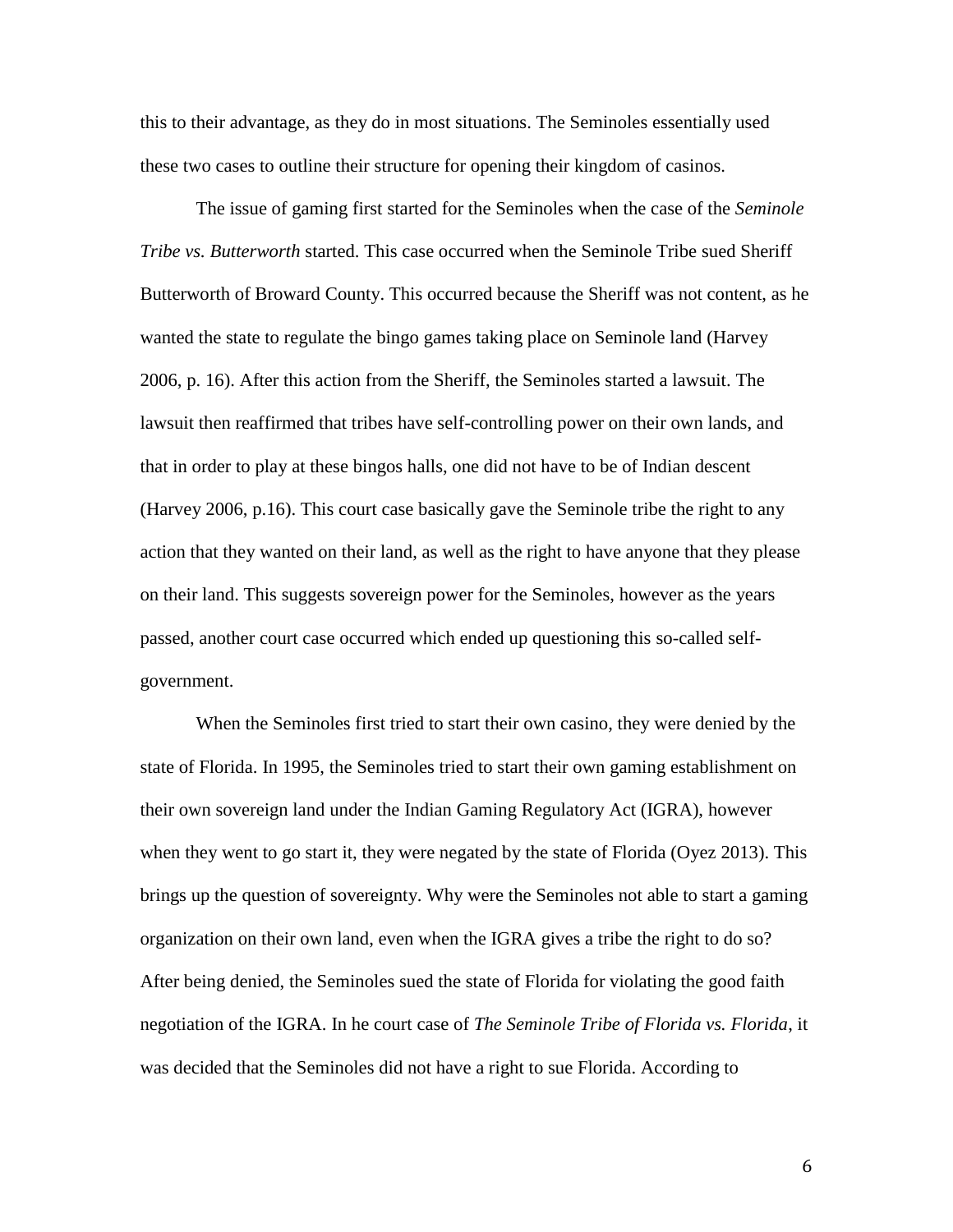Congress, every state has sovereign immunity, and cannot be sued without their permission (Oyez 2013). Although this was a speed bump for the Seminoles, it did not stop them from going on to starting their own casino.

In order for the Seminoles to start their own casino, they had to sign into a legal compact with Florida, which is a legal agreement between the state and tribe over a common concern (Legal-Dictionary 2013). The signing of the compact took place after the court case between the Seminoles and the State of Florida. The compact went onto to give the Seminoles the right, which they technically already had, to begin the creation of their own casinos on their given land. This became the start of their monopolization of the gaming industry in Florida. This compact was resigned and passed again in 2009. Additionally, this compact expands in details about how much of the Seminoles profits would go to state of Florida. One of the agreements from the compact that display how the Seminoles overcome the hassle of policy is by being able to give profits from their own casino back to the state. A part of their specific revenue sharing states that for every \$2 billion made, the state gets a 12% cut, and if between \$2-3 billion is made, the state receives 15%, and this pattern progress and caps at an amount of \$4.5 billion (Turtle Talk 2013). This ultimately demonstrates the Seminoles supremacy throughout policy, for they are turning such a large profit, that they are able to give money to the state without hesitation. In addition to revenue allocation, compacts also discuss which licenses the tribe's casino can operate under.

Additionally, with this whole compact situation, the Seminoles are one of the few tribes that don't have to give up many rights. This is due to their huge triumph. With their profits, the tribe is able to provide Florida with more than enough money to keep the both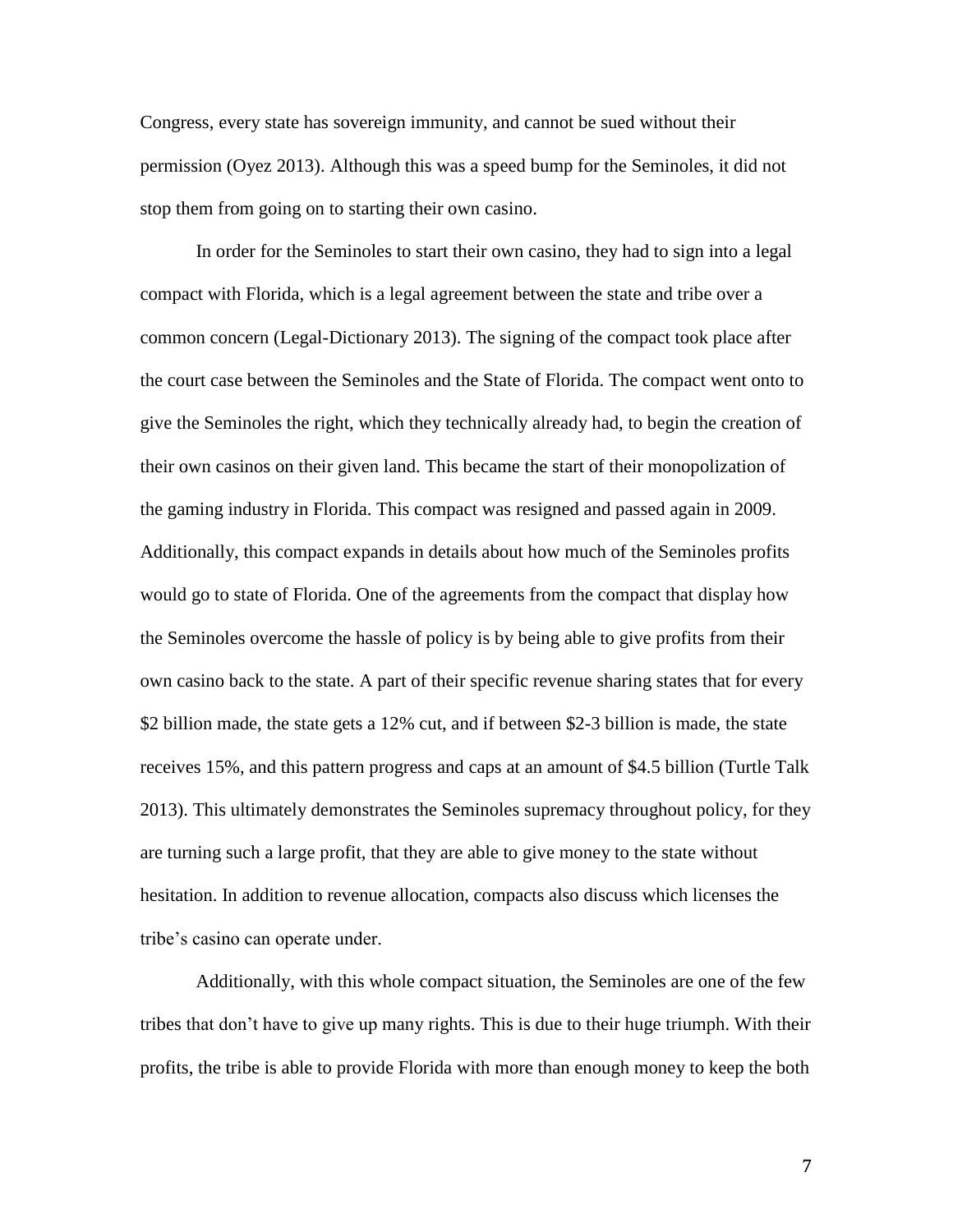of them satisfied and at the same time have more than enough to restore cultural integrity and build a sustainable community.

When it comes to licensing, there are three different kinds. Class I gaming is considered to be anything that has to do with traditional tribal games. Class II is considered to be bingo games, and Class III is anything other than those two types of gaming (Indian Country Today 2011). Class III is where casinos turn their largest profit, but in order to operate under Class III, tribes must include this action in their compacts, and this is something that the Seminoles have done. By operating under Class III, they are able to run slots, banking games, etc. and this is also the Class that the Seminoles operate under. The licenses that the Seminoles have received are actually not needed, but instead the possession of these licenses helps cut "red tape" for the Seminoles, thus easing the process of following regulations. The mandates can be a struggle at times, but are needed in order to keep the casino and tribe safe and from being sued. Basically all the licensing and mandates from the compacts ease the process of running a casino for the Seminoles.

All together, the Seminoles presently own six large casinos. However, to have a sustainable community, the tribe cannot solely depend on the income of casinos, even though it is a substantial amount, adding up to about \$2 billion in 2009 (Review Journal 2009). One other major asset that the tribe owns is the whole Hard Rock International Corporation, which includes over 130 hotels and cafes. In addition to this, the Seminole's also own various restaurants. One of the many restaurants they own is called the NYY Steakhouse, in which they have opened through a collaborative business partnership with the New York Yankees, who are apart of the highly redound Major League Baseball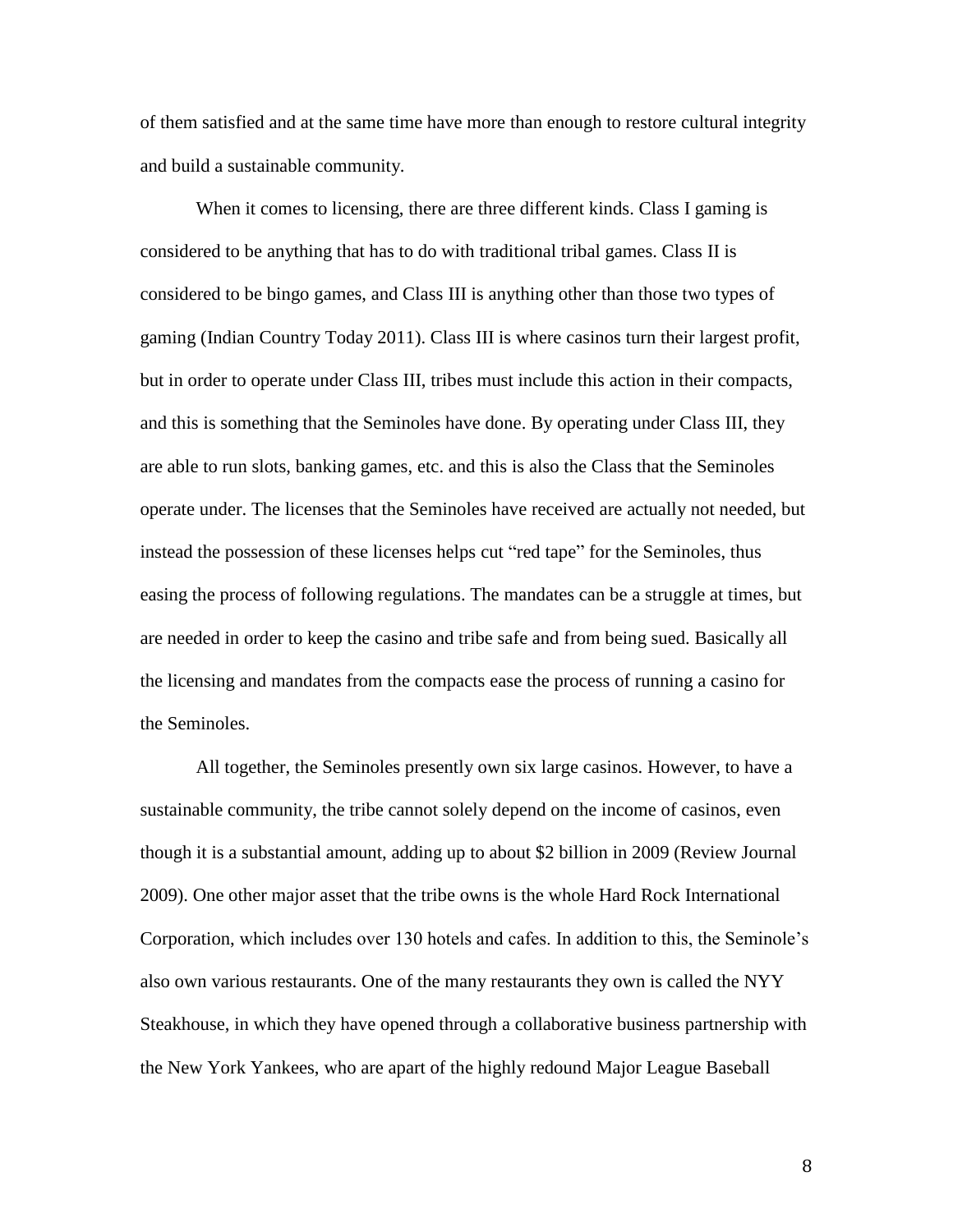corporation (Review Journal 2012). By acquiring assets such as great ones like these, the Seminole Tribe is able to construct a maintainable community for their tribe members with utter ease.

With just the Florida casinos that are located on the Seminole Indian reservations, the Seminole Tribe is also able to provide employment to their tribe members. In addition to this, the Seminoles also provide a numerous amount of jobs to people who have no tribal heritage. Additionally, about 75% of people employed at all tribal casinos do not have any tribal descent (Tribal-Institute 2013). Therefore, this demonstrates how the Seminoles are giving back to the non-tribal community. Also, with the advertisements that are displayed on the Seminole Gaming Site, the Seminole Tribe is also bringing lots of foot traffic through the 270 stores and golf courses around their Hard Rock Casinos. This in turn boosts the local economy of Florida. When it comes down to giving back to the tribal community, the Seminoles take pride in doing so. The Seminoles have recently announced new construction and improvements on their Big Cypress Reservation that gave them a budget of \$558,000. Furthermore, the Seminole Tribe is also erecting a new community center for tribal residents in Fort Pierce (Seminole Tribune 2013). Correspondingly, the Seminole Tribe also provides a per capita system for its tribe members. The figure that was posted in the Florida Weekly was a staggering amount of about \$14,000 a month per person that is considered a tribal member (Florida Weekly 2007). However, to be a tribal member, one must have at least one-fourth Seminole heritage and be able to prove this through documentation (Seminole Tribe 2013). This per capita figure significantly suggests that the Seminole Tribe provides an ample amount for all of its tribe members. With contributions such as these, the Seminole Tribe has built a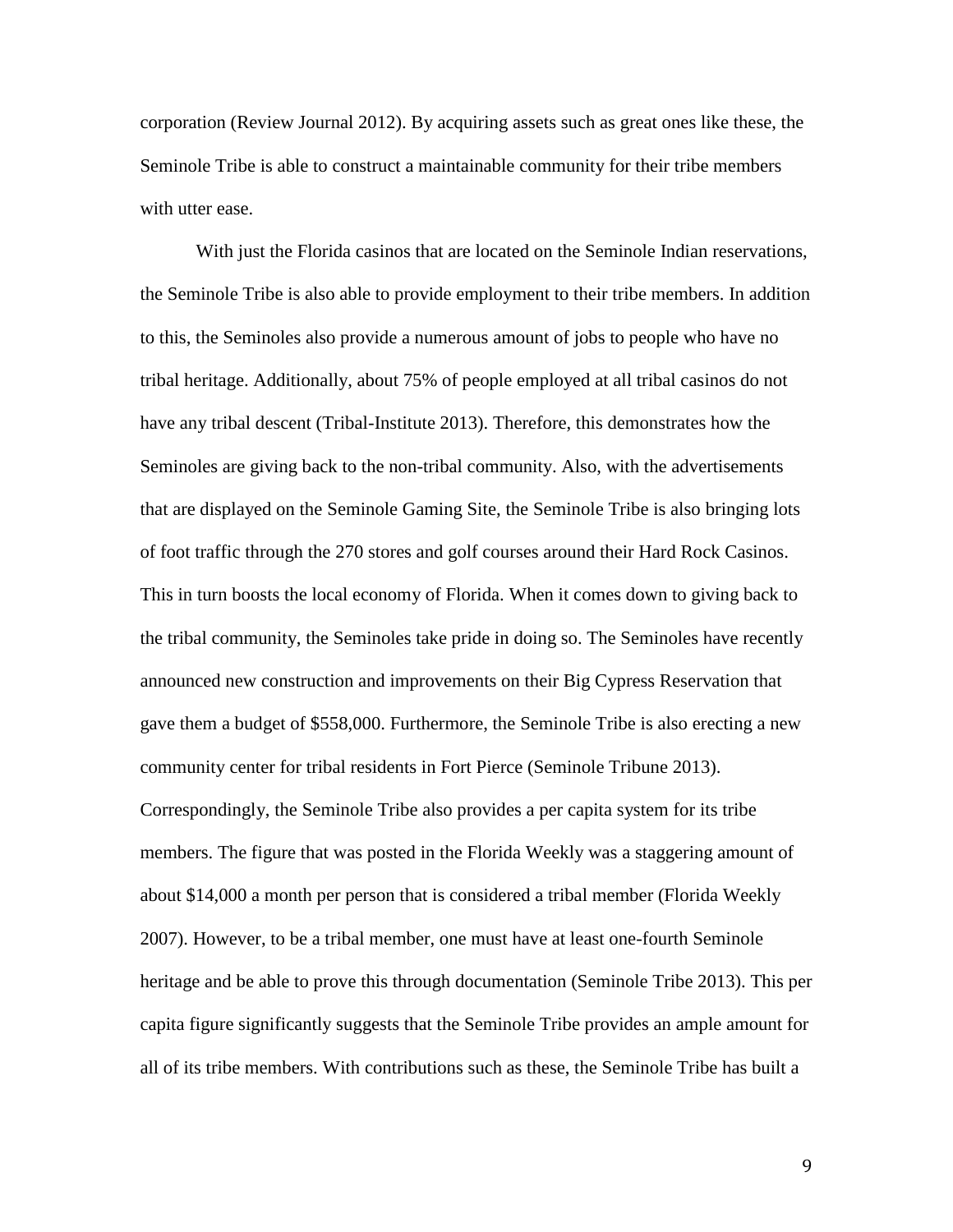successful sustainable community for its members and has helped provide a sufficient service to both its tribe members and the non-tribal members in their community.

Furthermore, the Seminole tribe also pays taxes to the federal government just like every other tribe, which then demonstrates their contributions to the whole United States economy (Native American Rights Fund). With these tax contributions, the Seminoles are helping pay for entities around the country. Moreover, the Seminoles also have a revenue sharing process with the state of Florida. Over the course of five years, the Seminoles will pay a total of at least \$1 billion to Florida (Turtle Talk Files 2013). This would then help infrastructure in the state of Florida. In addition to paying taxes, the Seminole Tribe also has a huge influence over the state of Florida. This is because both the state of Florida and the National Government tend to give the Seminole Tribe a little more leeway. This is demonstrated in an article from the Sun-Sentinel, which states, " In 2007 and 2008, eight Native American gambling casinos in Florida generated \$3.5 billion in revenue. The Seminole Tribe owns seven of these casinos, three of which are in Broward," (Sun Sentinel 2011). This statement then goes onto explain how with income like this from small casinos, that the government has no choice other than to let the Seminoles run the gaming industry in Florida. This displays that with great revenue, the Seminoles have quite a bit of influence over major "players" such as the Florida State Government and also the Federal Government.

## **Conclusions:**

After doing vivid research on the Seminole Tribe of Florida, I have observed that they are a well bounded tribe, who has found their happy medium between maintaining culture and gaining profit from their flourishing casinos. Although, some seem to think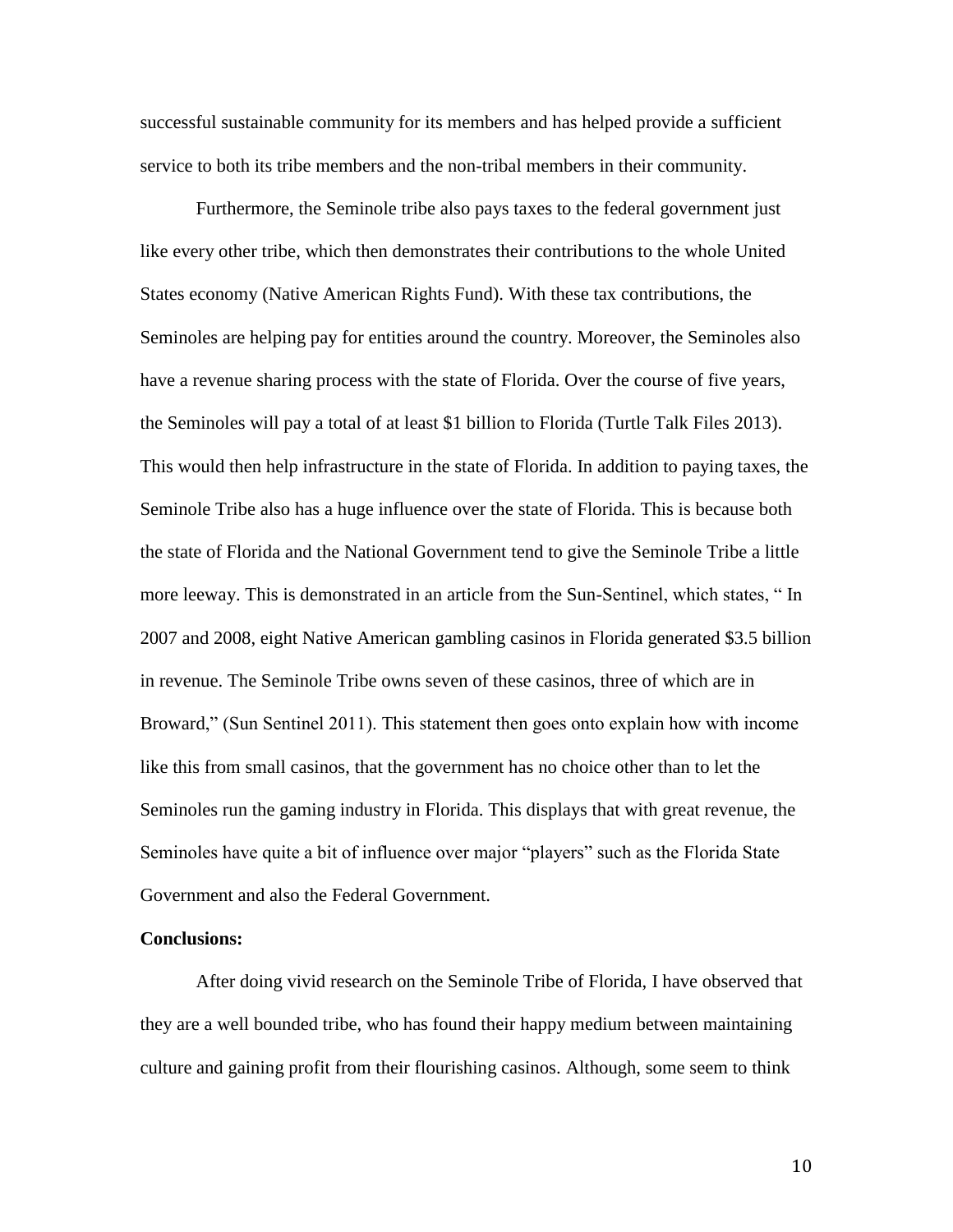that owning and monopolizing the casino industry in the state of Florida would break apart a tribe, I see that it has done the opposite. Basically, from the research I have completed, I have realized that the owning of these casinos for the Seminole Tribe has helped them hold their culture together.

With the culture aspect being a success for the Seminoles, the policies and regulations can be a headache, just like it can be for any other American Indian Casino. However, the Seminole tribe has gone through these obstructions and come out on top. Starting from the case of *The Seminole Tribe vs. Florida,* to having to go through the signing of a compact, the Seminoles did whatever it took in order to become leaders. With the amount of income that the Seminole Tribe produces along with their profit sharing program with the state of Florida, the Seminoles don't necessarily have to worry too much about policies and regulations. Consequentially, all of this hard work and determination to get through and follow policies and regulations worked, for the Seminoles are the only tribe operating casinos in the state of Florida.

From the start of this whole casino adventure, the Seminole Tribe of Florida has always provided for the economy. By providing a per capita system for its tribal members, the Seminoles can ensure financial safety for their members. Also, by offering jobs to non-tribal people, as well as advertising for shops around their casinos, the Seminoles show that they are willing to provide for the non-tribal community as well. Furthermore, with the taxes and revenue sharing that the Seminoles pay, they are able to help the economy of Florida flourish. Ultimately, with the great amount of success that the Seminole Tribe possesses financially, they can be seen as one of the biggest players when it comes to developing the economy of their community and the state of Florida.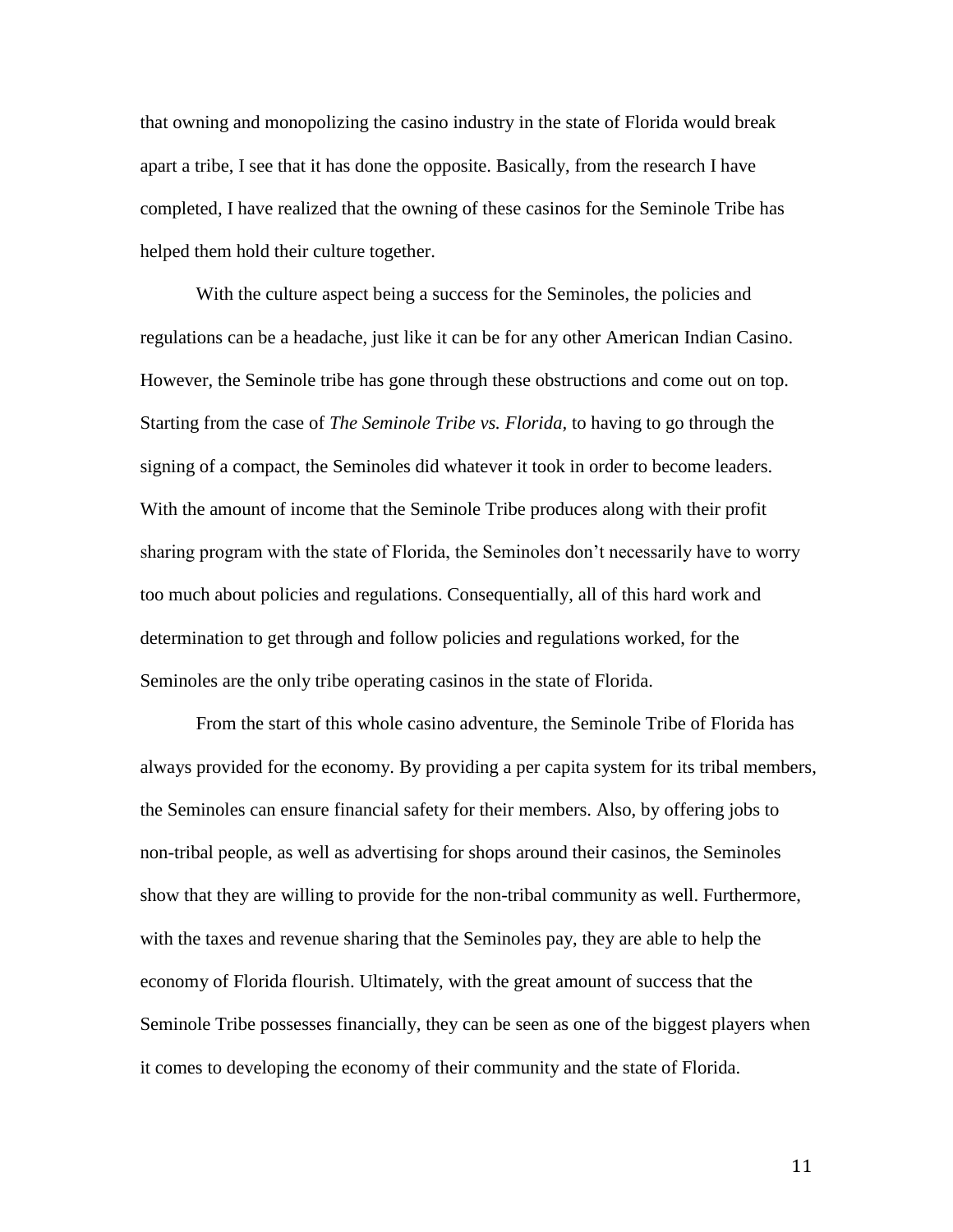Ultimately, the Seminoles are one of the few tribes that can say that they are positively affected in the three aspects of culture, policy, and economics when it comes to involvement with tribal gaming.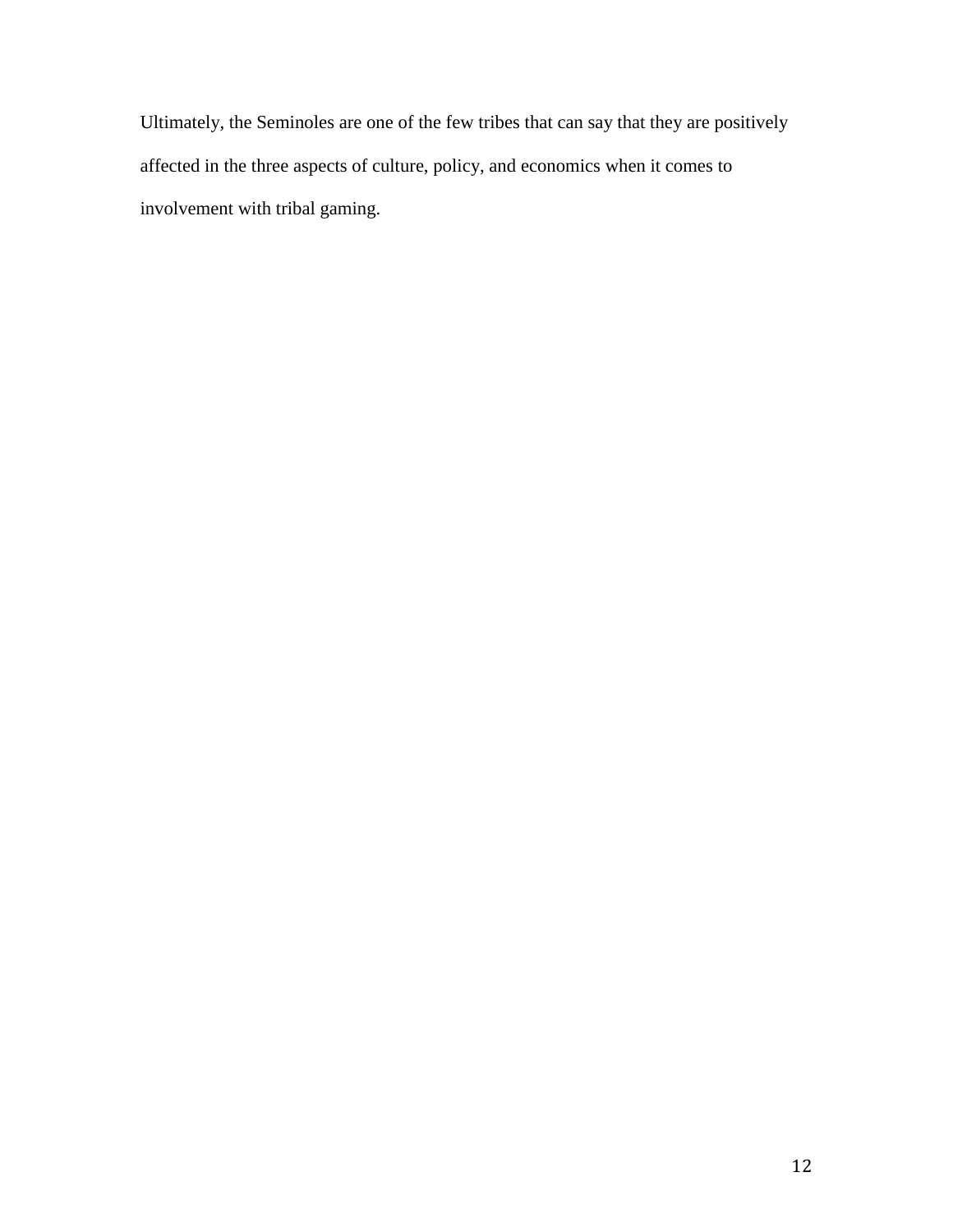## References

American Casino Guide. (n.d.). *Florida Casinos*. Retrieved October 23, 2013, from <http://www.americancasinoguide.com/casinos-by-state/florida-casinos.html>

CHIEF BILLIE'S QUIET COMEBACK | palmbeachgardens.floridaweekly.com | Florida

Weekly. (n.d.). *CHIEF BILLIE'S QUIET COMEBACK |* 

*palmbeachgardens.floridaweekly.com | Florida Weekly*. Retrieved November 4, 2013,

from [http://palmbeachgardens.floridaweekly.com/news/2011-04-](http://palmbeachgardens.floridaweekly.com/news/2011-04-28/Top_News/CHIEF_BILLIES_QUIET_COME)

[28/Top\\_News/CHIEF\\_BILLIES\\_QUIET\\_COME](http://palmbeachgardens.floridaweekly.com/news/2011-04-28/Top_News/CHIEF_BILLIES_QUIET_COME)

*compact legal definition of compact. compact synonyms by the Free Online Law* 

*Dictionary*. (n.d.). Retrieved from<http://legal-dictionary.thefreedictionary.com/compact>

*House Majority Office*. (n.d.). Retrieved from

[http://turtletalk.files.wordpress.com/2010/04/seminole-gaming-compact-majority-](http://turtletalk.files.wordpress.com/2010/04/seminole-gaming-compact-majority-memo.pdf)

[memo.pdf](http://turtletalk.files.wordpress.com/2010/04/seminole-gaming-compact-majority-memo.pdf)

Hard Rock Corporate. (n.d.). *Hard Rock Corporate*. Retrieved November 4, 2013, from <http://www.hardrock.com/corporate/owner>

House Majority Office. (n.d.). *turtletalk* . Retrieved November 3, 2013, from

[http://turtletalk.files.wordpress.com/2010/04/seminole-gaming-compact-majority-](http://turtletalk.files.wordpress.com/2010/04/seminole-gaming-compact-majority-memo.pdf)

[memo.pdf](http://turtletalk.files.wordpress.com/2010/04/seminole-gaming-compact-majority-memo.pdf)

*Florida casino restaurants | seminole hard rock tampa | best steakhouse*. (n.d.).

Retrieved October 14, 2013, from [http://www.seminolehardrocktampa.com/tampa-](http://www.seminolehardrocktampa.com/tampa-restaurants)

**[restaurants](http://www.seminolehardrocktampa.com/tampa-restaurants)** 

Florida Department of State. (December 1, 2013). *Historical Report: Seminole Leaders.* flheritage.com. Retrieved December 1, 2013 from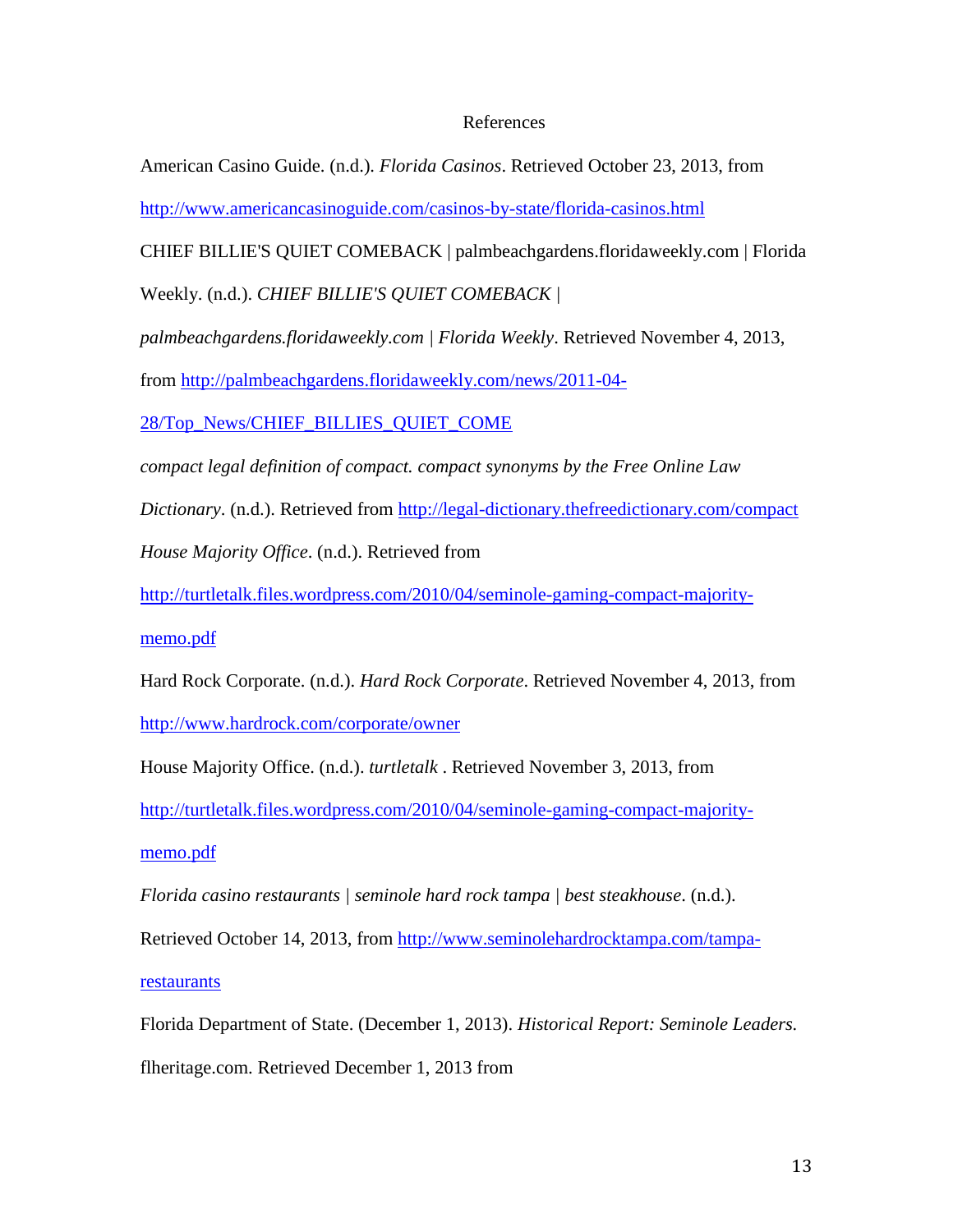<http://www.flheritage.com/facts/history/seminole/leaders.cfm>

Florida gives Seminoles unjustifiable advantage over pari-mutuel casinos. (2011, June

21). *Sun Sentinel*. Retrieved November 4, 2013, from [http://articles.sun-](http://articles.sun-sentinel.com/2011-06-21/news/fl-jscol-seminoles-racinos-smith-061520110619_1_multitude-of-government-grants-seminoles-casinos)

[sentinel.com/2011-06-21/news/fl-jscol-seminoles-racinos-smith-](http://articles.sun-sentinel.com/2011-06-21/news/fl-jscol-seminoles-racinos-smith-061520110619_1_multitude-of-government-grants-seminoles-casinos)

[061520110619\\_1\\_multitude-of-government-grants-seminoles-casinos](http://articles.sun-sentinel.com/2011-06-21/news/fl-jscol-seminoles-racinos-smith-061520110619_1_multitude-of-government-grants-seminoles-casinos)

Krantz. Matt. (December 7, 2006). *Seminole Tribe of Florida buys Hard Rock cafes,* 

*hotels, casinos.* usatoday30.usatoday.com. Retreived from October 14, 2013, from

[http://usatoday30.usatoday.com/money/industries/food/2006-12-07-seminoles-](http://usatoday30.usatoday.com/money/industries/food/2006-12-07-seminoles-hardrock_x.htm)

[hardrock\\_x.htm](http://usatoday30.usatoday.com/money/industries/food/2006-12-07-seminoles-hardrock_x.htm)

Las Vegas Review-Journal. (n.d.). *Seminoles have become a force in Indian gaming*.

Retrieved November 4, 2013, from [http://www.reviewjournal.com/business/casinos-](http://www.reviewjournal.com/business/casinos-gaming/seminoles-have-become-force-indian-gaming)

[gaming/seminoles-have-become-force-indian-gaming](http://www.reviewjournal.com/business/casinos-gaming/seminoles-have-become-force-indian-gaming)

*Legal Distinction Between Class II and III Gaming Causes Innovation, Anguish -*

*ICTMN.com*. (n.d.). Retrieved October 22, 2013, from

[http://indiancountrytodaymedianetwork.com/article/legal-distinction-between-class-ii](http://indiancountrytodaymedianetwork.com/article/legal-distinction-between-class-ii-and-iii-gaming-causes-innovation,-anguish-55045)[and-iii-gaming-causes-innovation,-anguish-55045](http://indiancountrytodaymedianetwork.com/article/legal-distinction-between-class-ii-and-iii-gaming-causes-innovation,-anguish-55045)

Mullis, A., Kamper, D., & University of California, L. (2000). *Indian gaming: Who* 

*wins?*. Los Angeles: UCLA American Indian Studies Center.

Oyez. (n.d.). Retrieved from [http://www.oyez.org/cases/1990-1999/1995/1995\\_94\\_12](http://www.oyez.org/cases/1990-1999/1995/1995_94_12)

Native American Rights Fund, Answers to Frequently Asked Questions about Native

Peoples. (n.d.). *Native American Rights Fund, Answers to Frequently Asked Questions* 

*about Native Peoples*. Retrieved November 4, 2013, from

<http://www.narf.org/pubs/misc/faqs.html>